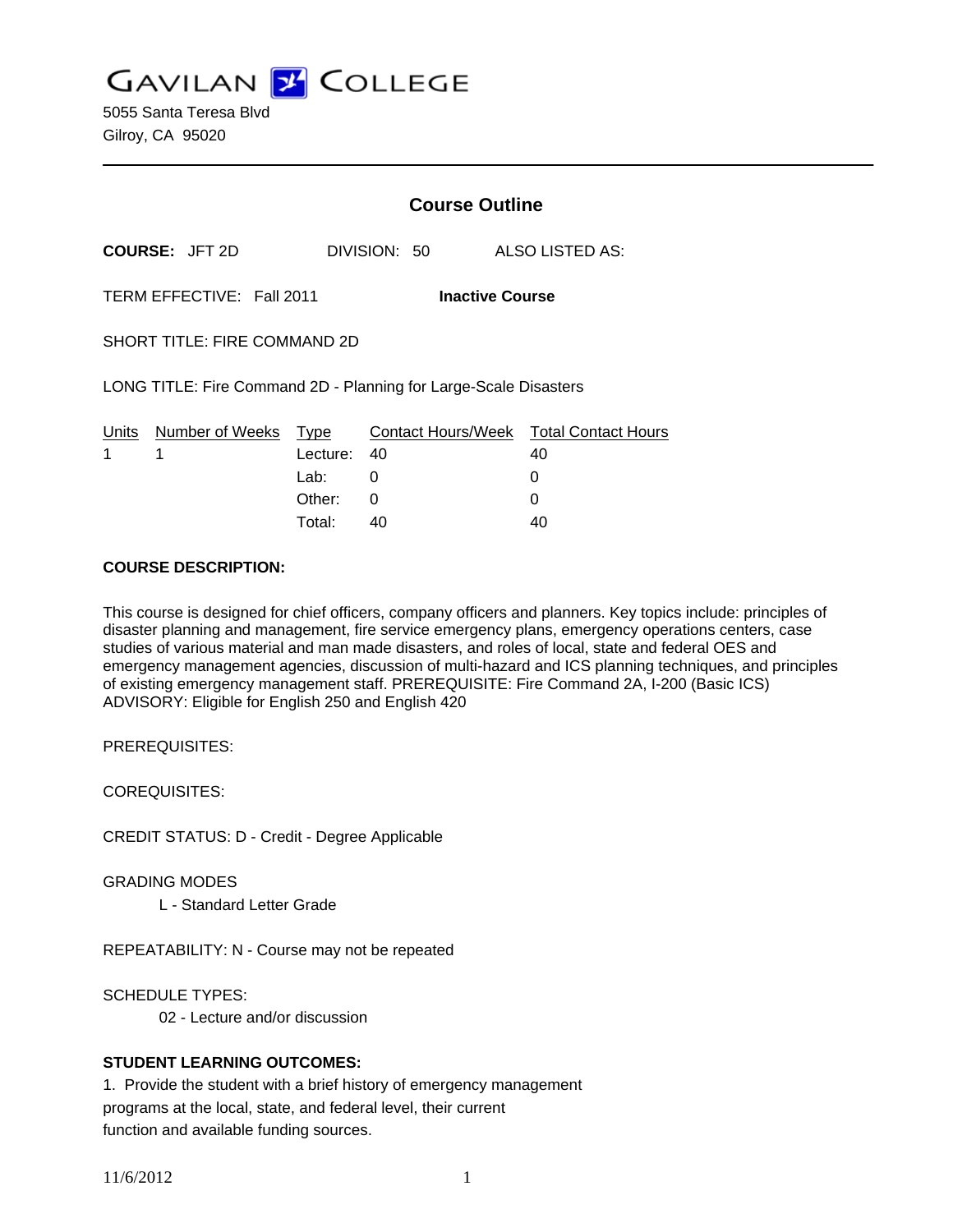2. Provide the student with the management tools, techniques, and resources currenly available to develop an on-going emergency management program that would involve a range of local government departments, community agencies, and private entities.

3. Provide the student with the basic principles of emergency management plan development, available guidance, and related terminology to include the usage of the Incident Command System. 4. Provide the student with the basic principles, technical aspects,

equipment components, and common features of facilities/areas that may be used as an Emergency Operations Center (EOC), and a description of mutual aid agreements and their application in disaster situations.

5. Provide the student with basic techniques for day-to-day management and how to make the emergency management program a valuable asset to their jurisdiction; to include interface with community groups, private businesses, support groups, and other organizations through appropriate training and an exercise development program.

6. Provide the student with the current legislative and liability issues, as well as community pressure, that are currently influencing emergency management programs to include current information received from recent disaster situations and their impact upon emergency management programs.

7. Student will be able to describe and demonstrate their acquired knowledge through programmed exercises and simulations.

# **CONTENT, STUDENT PERFORMANCE OBJECTIVES, OUT-OF-CLASS ASSIGNMENTS**

Inactive Course: 09/26/2011

1 Week 40 Hrs. Description of Content, "Out-of-Class" Assignments, and Student Performance Objectives, e.g. essays, library research, problems, projects required outside of class on a 2 to 1 basis for lecture units granted.

- 1. Orientation and Administrative Details
- 2. Introduction and Purpose of the Course
- 3. Description of Emergency Situations
- 4. Project Assignment Description
- 5. Functions of an Emergency Operating Center
- 6. Design of an Emergency Operation Center
- 7. Basic Plan Components: ICS Review
- 8. History and Purpose of Federal Emergency

Management Program

9. Structure of Emergency Management Organizations

10. Jurisdictional Responsibility for Emergency

Management

- 11. Fire Department Role in Emergency Management
- 12. Role of Emergency Management Coordinator
- 13. The Planning Process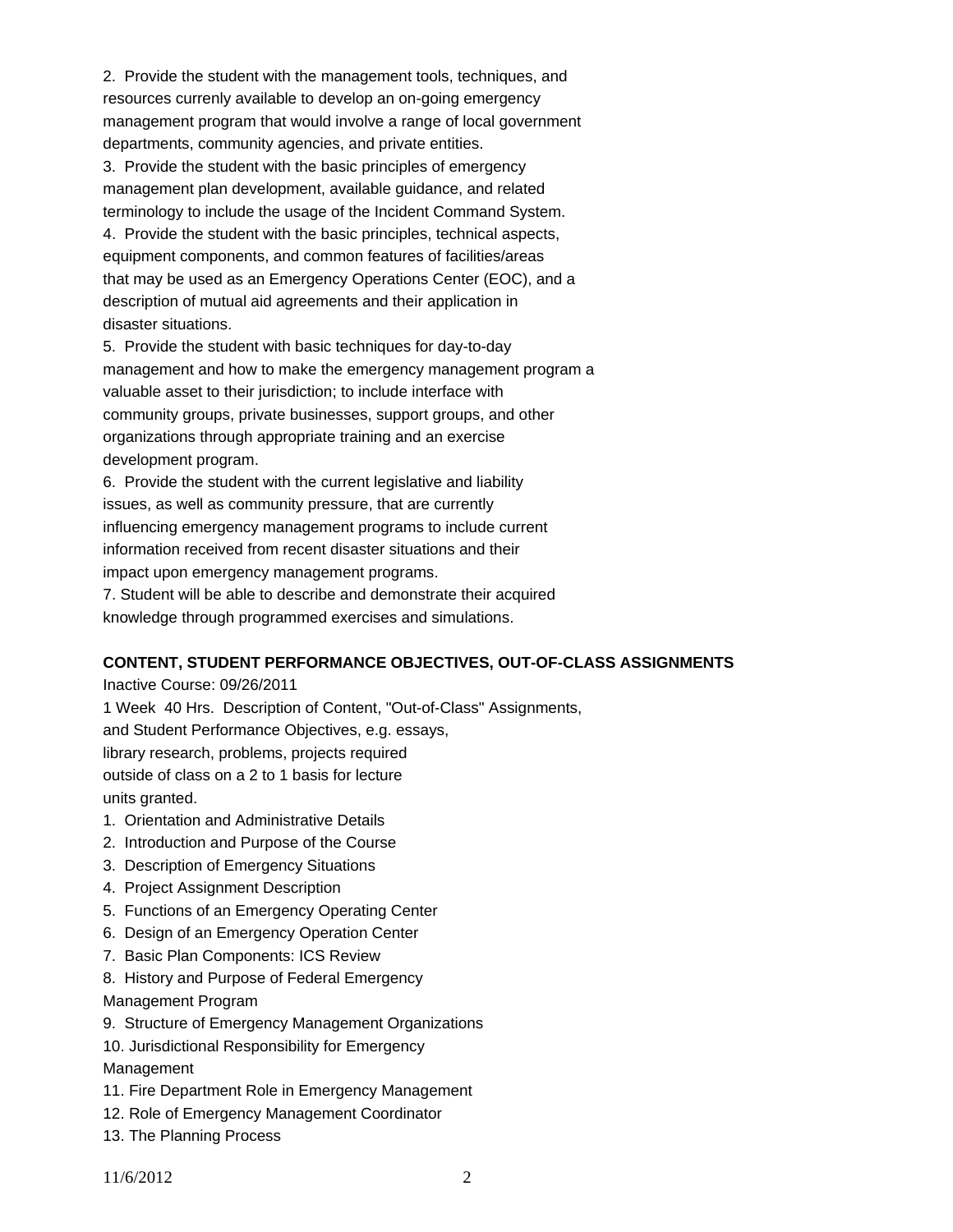- 14. A Useable Plan
- 15. Disaster Service Worker
- 16. Comprehensive Emergency Management Mitigation
- 17. Comprehensive Emergency Management Preparation
- 18. Comprehensive Emergency Management Response
- 19. Comprehensive Emergency Management Recovery
- 20. Mutual Aid
- 21. Procedures for Declaring a Local Disaster
- 22. Resources and Other Types of Assistance
- 23. Types of Exercises
- 24. Exercise Development Program
- 25. Tabletop Exercise Development
- 26. Functional and Full-Scale Exercises
- 27. Project Presentations
- 28. Review of Recent Emergency Situations
- 29. Course Review and Final Examination

Lecture, discussion and demonstrations will serve as the medium of instruction. Audio-visual aids will be utilized as they facilitate meaningful instruction. Regular assignments will be made for out-ofclass study and research. Individual guidance will be provided as required.

## **REPRESENTATIVE TEXTBOOKS:**

Required: ^uMutual Aid Plan^s, Calif Fire Service & Rescue Emergency Mutual Aid System, 1988 ^uFire Service Emergency Management Handbook^s, Federal Emergency Management Agency, 1985 ^uEmergency Management: Principles and Practices for^s ^uLocal Government^s, International City Managment Association, 1991 ^uFire and Rescue Mutual Aid System^s, Calif. Office of Emergency Services, 1988 ^uUrban Guide for Fire Prevention and Control Master^s ^uPlanning^s, U.S. Fire Administration (formerly the National Fire Prevention and Control Administration) ^uFire Officer's Guide to Disaster Control^s, Fire Engineering, Second Edition, William M. Kramer, Ph.D. and Charles W. Bahme, J.D. Reading Level determined to be: 12th grade level.

### **ARTICULATION and CERTIFICATE INFORMATION**

 Associate Degree: CSU GE: IGETC: CSU TRANSFER: Transferable CSU, effective 199870 UC TRANSFER: